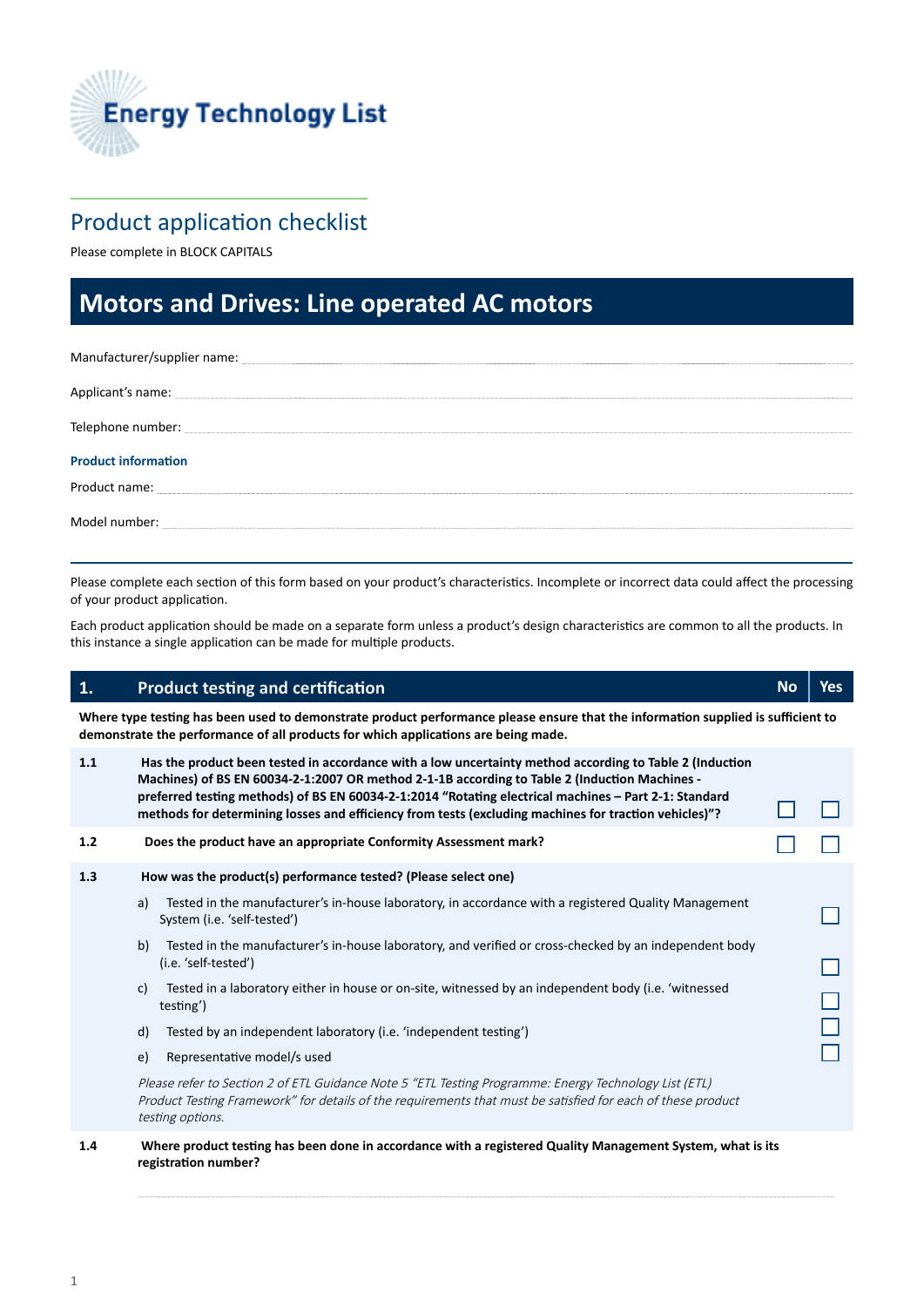| <b>Product testing and certification (continued)</b>                                                                                            | <b>No</b> | <b>Yes</b> |
|-------------------------------------------------------------------------------------------------------------------------------------------------|-----------|------------|
| Where product testing has been witnessed by an independent body, what was the name of the witness?<br>(Please include contact details).         |           |            |
| Where products have been tested by an independent laboratory:<br>What is the name of the independent laboratory?<br>a)                          |           |            |
| What is the laboratory's registration number (where accredited)?<br>b)                                                                          |           |            |
| If representative testing has been used, what are the "representative models"?<br><b>ETL Product ID number</b><br>Product name and model number |           |            |
|                                                                                                                                                 |           |            |

The representative models must be selected by dividing the range of products into groups of models with similar design characteristics, and testing a model in each group. The performance of each model in the group must be predicted using a validated mathematical model. As a minimum, at least one model must be tested in each range of products

| 2.  | Product type                                                                              | <b>No</b> | <b>Yes</b> |
|-----|-------------------------------------------------------------------------------------------|-----------|------------|
| 2.1 | Is the product a totally enclosed AC motor?                                               |           |            |
| 2.2 | How many poles does the product have?<br>a) $2$<br>b)<br>$\overline{4}$<br>c) $6$<br>d) 8 |           |            |
| 2.3 | What is the product's rating in kW?                                                       |           |            |

**2.4 What is the product's frame size/number?** 

| <b>B.</b> | <b>Product features</b>                                                                                                                                                                                                                                   |  | YAS |  |  |  |  |
|-----------|-----------------------------------------------------------------------------------------------------------------------------------------------------------------------------------------------------------------------------------------------------------|--|-----|--|--|--|--|
| 3.1       | Does the product have:                                                                                                                                                                                                                                    |  |     |  |  |  |  |
|           | A maximum rated operating voltage above 50 V up to 1,000 V<br>a)                                                                                                                                                                                          |  |     |  |  |  |  |
|           | b) A 'Duty type S1 – Continuous running duty' rated power output that is greater than or equal to 0.12kW<br>and, in the case of three-phase line operated AC motors, less than or equal to 1000 kW as defined in<br>Section 4.2.1 of BS EN 60034-1: 2010. |  |     |  |  |  |  |
|           | A built in cooling fan that uses a cooling method that is classified as "IC 410", "IC 411" or "IC 418"<br>C)<br>according to BS EN 60034-6:1994                                                                                                           |  |     |  |  |  |  |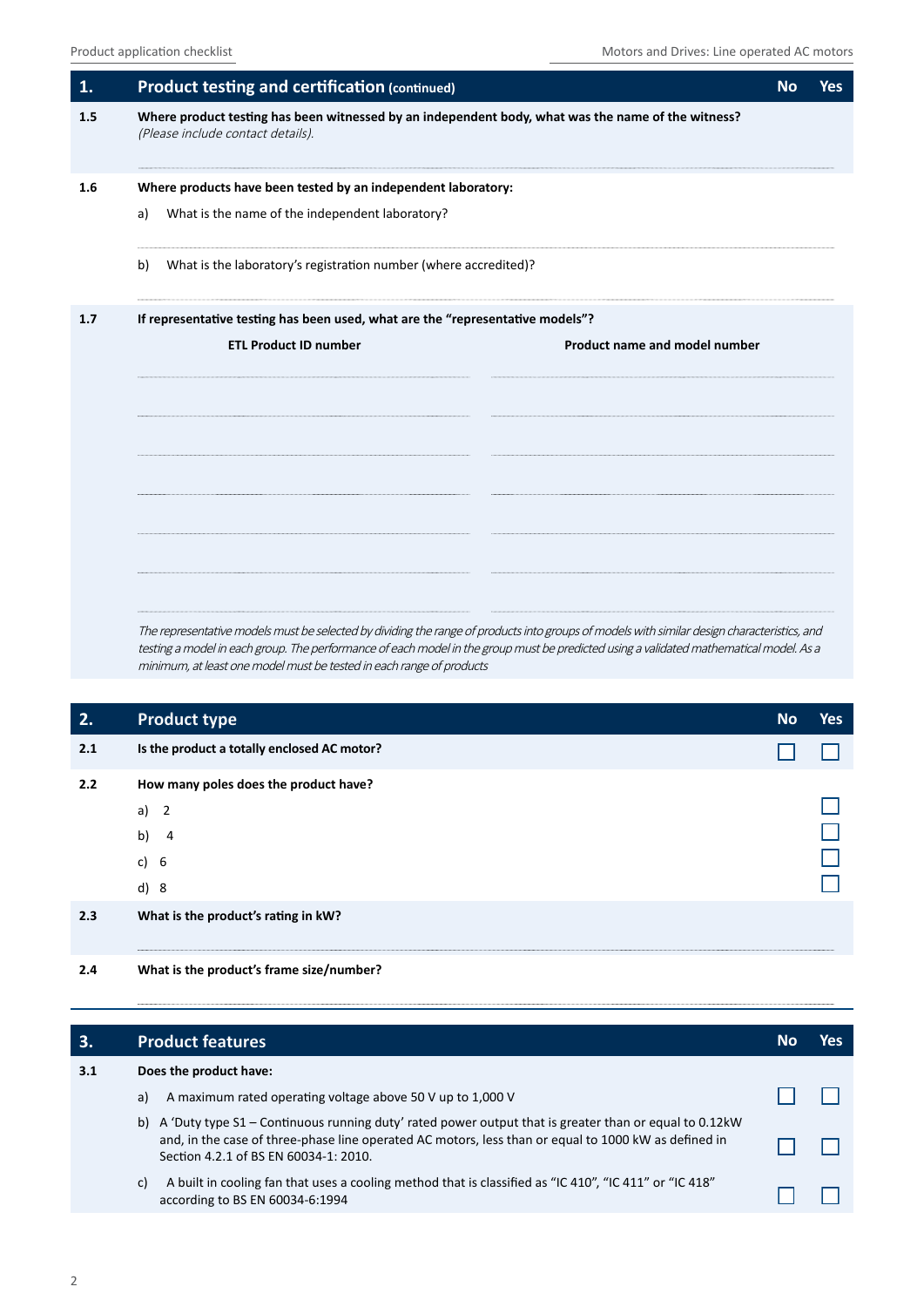$\Box$ 

| 3.  | <b>Product features (continued)</b>                                                                                                                                                                                                                                                            | /es |
|-----|------------------------------------------------------------------------------------------------------------------------------------------------------------------------------------------------------------------------------------------------------------------------------------------------|-----|
| 3.2 | Is the product rated at 50 Hz in accordance with BS EN 60034-1:2010 (or IEC 60034-1: 2010)?                                                                                                                                                                                                    |     |
| 3.3 | Does the product's power rating match one of the entries in the primary or secondary series defined<br>in Table 7 of IEC 60072-1: 1991-02 (sixth edition), "Dimensions and output series for rotating electrical<br>machines - Part 1: Frame numbers 56 to 400 and flange numbers 55 to 1080"? |     |
|     |                                                                                                                                                                                                                                                                                                |     |

### **4. Product performance performance No Yes**

**4.1. Does the product meet the relevant performance thresholds set out in the table below?** 

**Table 1** Tier 1 from May 2020 performance thresholds for three-phase line operated AC motors AC motors from 0.12 kW to 1000 kW (including Ex-eb increased safety motors in red).

|                | Rated Power Output (kW) % Efficiency at full load |                  |           |           |           |           |           |           |
|----------------|---------------------------------------------------|------------------|-----------|-----------|-----------|-----------|-----------|-----------|
|                |                                                   | 2 Pole<br>4 Pole |           |           |           | 6 Pole    |           | 8 Pole    |
| 0.12           | $>= 60.8$                                         | $>= 53.6$        | $>= 64.8$ | $>= 59.1$ | $>= 57.7$ | $>= 59.1$ | $>= 50.7$ | $>= 39.8$ |
| 0.18           | $>= 65.9$                                         | $>= 60.4$        | $>= 69.9$ | $>= 64.7$ | $>= 63.9$ | $>= 64.7$ | $>= 58.7$ | $>= 45.9$ |
| 0.2            | $>= 67.2$                                         | $>= 61.9$        | $>= 71.1$ | $>= 65.9$ | $>= 65.4$ | $>= 65.9$ | $>= 60.6$ | $>= 47.4$ |
| 0.25           | $>= 69.7$                                         | $>= 64.8$        | $>= 73.5$ | $>= 68.5$ | $>= 68.6$ | $>= 68.5$ | $>= 64.1$ | $>= 50.6$ |
| 0.37           | $>= 73.8$                                         | $>= 69.5$        | $>= 77.3$ | $>= 72.7$ | $>= 73.5$ | $>= 72.7$ | $>= 69.3$ | $>= 56.1$ |
| 0.4            | $>= 74.6$                                         | $>= 70.4$        | $>= 78.0$ | $>= 73.5$ | $>= 74.4$ | $>= 73.5$ | $>= 70.1$ | $>= 57.2$ |
| 0.55           | $>= 77.8$                                         | $>= 74.1$        | $>= 80.8$ | $>= 77.1$ | $>= 77.2$ | $>= 77.1$ | $>= 73.0$ | $>= 61.7$ |
| 0.75           | $>= 83.5$                                         | $>= 77.4$        | $>=85.7$  | $>= 79.6$ | $>= 82.7$ | $>= 78.9$ | $>= 78.4$ | $>= 66.2$ |
| 1.1            | $>= 85.2$                                         | $>= 79.6$        | $>= 87.2$ | $>= 81.4$ | $>= 84.5$ | $>= 81.0$ | $>= 80.8$ | $>= 70.8$ |
| 1.5            | $>= 86.5$                                         | $>= 81.3$        | $>= 88.2$ | $>= 82.8$ | $>= 85.9$ | $>= 82.5$ | $>= 82.6$ | $>= 74.1$ |
| 2.2            | $>= 88.0$                                         | $>= 83.2$        | $>= 89.5$ | $>= 84.3$ | $>= 87.4$ | $>= 84.3$ | $>= 84.5$ | $>= 77.6$ |
| 3              | $>= 89.1$                                         | $>= 84.6$        | $>= 90.4$ | $>= 85.5$ | $>= 88.6$ | $>= 85.5$ | $>= 85.9$ | $>= 80.0$ |
| 4              | $>= 90.0$                                         | $>= 85.8$        | $>= 91.1$ | $>= 86.6$ | $>= 89.5$ | $>= 86.6$ | >=87.1    | $>= 81.9$ |
| 5.5            | $>= 90.9$                                         | $>= 87.0$        | $>= 91.9$ | $>= 87.7$ | $>= 90.5$ | $>= 87.7$ | $>= 88.3$ | $>= 83.8$ |
| 7.5            | $>=91.7$                                          | $>= 88.1$        | $>= 92.6$ | $>= 88.7$ | $>= 91.3$ | $>= 88.7$ | $>= 89.3$ | $>= 85.3$ |
| 11             | $>=$ 92.6                                         | $>= 89.4$        | $>= 93.3$ | $>= 89.8$ | >=92.3    | $>= 89.8$ | $>=$ 90.4 | $>= 86.9$ |
| 15             | $>=93.3$                                          | $>= 90.3$        | $>=93.9$  | $>= 90.6$ | $>=92.9$  | $>= 90.6$ | $>=91.2$  | $>= 88.0$ |
| 18.5           | $>=93.7$                                          | $>= 90.9$        | $>= 94.2$ | $>= 91.2$ | $>=$ 93.4 | $>= 91.2$ | $>=91.7$  | $>= 88.6$ |
| 22             | $>=$ 94.0                                         | $>= 91.3$        | $>= 94.5$ | $>= 91.6$ | $>=$ 93.7 | $>= 91.6$ | $>=$ 92.1 | $>= 89.1$ |
| 30             | $>=$ 94.5                                         | $>= 92.0$        | $>= 94.9$ | $>= 92.3$ | $>= 94.2$ | $>= 92.3$ | $>=92.7$  | $>= 89.8$ |
| 37             | $>=$ 94.8                                         | $>= 92.5$        | $>=95.2$  | $>= 92.7$ | $>=$ 94.5 | $>= 92.7$ | $>=$ 93.1 | $>= 90.3$ |
| 45             | $>=95.0$                                          | $>= 92.9$        | $>= 95.4$ | $>= 93.1$ | $>=$ 94.8 | $>= 93.1$ | $>= 93.4$ | $>= 90.7$ |
| 55             | $>= 95.3$                                         | $>= 93.2$        | $>=95.7$  | $>= 93.5$ | $>=$ 95.1 | $>= 93.5$ | $>=93.7$  | $>= 91.0$ |
| 75             | $>= 95.6$                                         | $>= 93.8$        | $>= 96.0$ | $>= 94.0$ | $>= 95.4$ | $>= 94.0$ | $>= 94.2$ | $>= 91.6$ |
| 90             | $>= 95.8$                                         | $>= 94.1$        | $>= 96.1$ | $>= 94.2$ | $>=$ 95.6 | $>= 94.2$ | >=94.4    | $>= 91.9$ |
| 110            | $>= 96.0$                                         | $>= 94.3$        | $>= 96.3$ | $>= 94.5$ | $>=95.8$  | $>= 94.5$ | $>=$ 94.7 | $>= 92.3$ |
| 132            | $>=$ 96.2                                         | $>= 94.6$        | $>= 96.4$ | $>= 94.7$ | $>= 96.0$ | $>= 94.7$ | $>= 94.9$ | $>= 92.6$ |
| 160            | $>= 96.3$                                         | $>= 94.8$        | $>= 96.6$ | $>= 94.9$ | $>=$ 96.2 | $>= 94.9$ | $>=$ 95.1 | $>= 93.0$ |
| 200            | $>= 96.5$                                         | $>= 95.0$        | $>= 96.7$ | $>= 95.1$ | $>=$ 96.3 | $>= 95.1$ | $>=$ 95.4 | $>= 93.5$ |
| 250 up to 1000 | $>= 96.5$                                         | $>= 95.0$        | $>= 96.7$ | $>= 95.1$ | $>=$ 96.5 | $>= 95.1$ | $>=95.4$  | $>= 93.5$ |

">=" means "greater than or equal to"

Please note that if the product's specific rated power output is not shown in Table 1 then the performance threshold is determined by interpolation in accordance with the method set out in Section 5.4.5 of BS EN 60034-30-1: 2014. Until further notice results of tests according to BS EN 60034-2-1:2007 for products listed before May 2020 will also be accepted.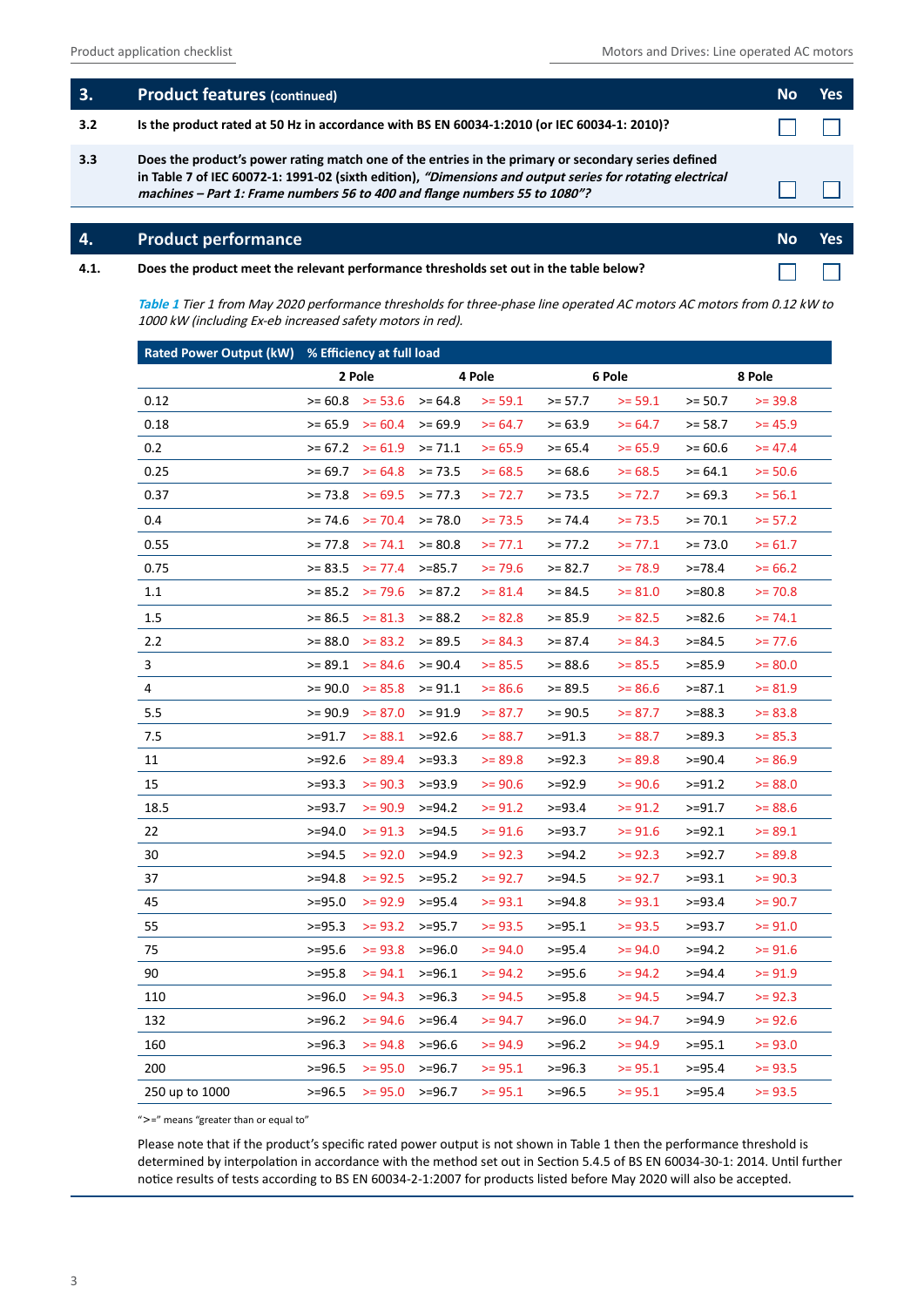| 5.<br>Summary of documents to be included                                                                                                                                                                                                                                                                                                                                                                                                                    | No | Yes |
|--------------------------------------------------------------------------------------------------------------------------------------------------------------------------------------------------------------------------------------------------------------------------------------------------------------------------------------------------------------------------------------------------------------------------------------------------------------|----|-----|
| Please send ONE copy of each of the following documents:                                                                                                                                                                                                                                                                                                                                                                                                     |    |     |
| If the relevant information in support of the questions above is contained within a larger document, please indicate<br>the location of the relevant information. Note that all documentation submitted must directly refer to the model<br>numbers for which you are making this application. Documentation should be added to your online application at<br>https://etl.beis.gov.uk/engetl/fox/live/ETL_LOGIN/login                                        |    |     |
| a. A technical sales brochure or leaflet for the product clearly summarising:                                                                                                                                                                                                                                                                                                                                                                                |    |     |
| The key features of the product (ideally including photographs of the product's exterior).<br>i)                                                                                                                                                                                                                                                                                                                                                             |    |     |
| The product's operation (i.e. in-built functionality) and intended applications (i.e. usage).<br>ii)                                                                                                                                                                                                                                                                                                                                                         |    |     |
| iii) Any product selection options (including optional extras, alternative configurations etc.).                                                                                                                                                                                                                                                                                                                                                             |    |     |
| This documentation should contain sufficient detail to enable the assessor to confirm that the proposed entry<br>on the Energy Technology List (ETL) is correct, and uniquely represents a single product of fixed design (as<br>defined by the rules of the ETL). If the model names contain any 'wildcards' in respect of cosmetic variations<br>please check with ETLQuestions@carbontrust.com that this is permitted before submitting your application. |    |     |
| b. A technical specification for the product, including:                                                                                                                                                                                                                                                                                                                                                                                                     |    |     |
| Details of the model numbers covered (including individual features of each model).<br>i)                                                                                                                                                                                                                                                                                                                                                                    |    |     |
| The product's design ratings (electrical, mechanical, thermal, flow rates, energy use etc.).<br>ii)                                                                                                                                                                                                                                                                                                                                                          |    |     |
| iii) A description of how to install the product including connection/wiring diagrams. Where the product<br>must be assembled, configured and/or commissioned on site before use, please include instructions.                                                                                                                                                                                                                                               |    |     |
| This documentation should contain sufficient detail to enable the assessor to confirm that each product<br>entry on the ETL has the design features specified in the eligibility criteria for that category of product. Please<br>indicate on the checklist where information on specific design features is located in the documentation.                                                                                                                   |    |     |
| Evidence that the product meets the performance criteria, including:<br>c.                                                                                                                                                                                                                                                                                                                                                                                   |    |     |
| Test reports showing product performance at the standard rating/test conditions.<br>i)                                                                                                                                                                                                                                                                                                                                                                       |    |     |
| Details of the test procedures/standards used to determine product performance.<br>ii)                                                                                                                                                                                                                                                                                                                                                                       |    |     |
| iii) A declaration certifying the accuracy of the test reports and confirming that:                                                                                                                                                                                                                                                                                                                                                                          |    |     |
| The test facilities complied with the minimum specifications outlined in the test standard, and the<br>$\bullet$<br>required test conditions where applied during testing.                                                                                                                                                                                                                                                                                   |    |     |
| All measurement equipment used in testing was calibrated by an accredited laboratory, or its<br>$\bullet$<br>calibration is otherwise traceable back to national standards.                                                                                                                                                                                                                                                                                  |    |     |
| Appropriate quality assurance procedures have been used to verify or cross-check the accuracy<br>and repeatability of the test procedures and test results.                                                                                                                                                                                                                                                                                                  |    |     |
| Please note that summary test reports will only be accepted, where the accuracy of the test reports has been<br>certified by a recognised independent body, or where two detailed test reports have been submitted per<br>product range.                                                                                                                                                                                                                     |    |     |
| Please refer to Section 4 of ETL Guidance Note 5 "ETL Testing Programme: Energy Technology List (ETL)<br>Product Testing Framework" for further guidance on the submission of test results, and minimum information<br>requirements.                                                                                                                                                                                                                         |    |     |
| d. A Declaration of Conformity with Directives on product safety, including:                                                                                                                                                                                                                                                                                                                                                                                 |    |     |
| i)<br>An appropriate Conformity Assessment mark.                                                                                                                                                                                                                                                                                                                                                                                                             |    |     |
| e. Evidence that a quality assurance system/procedures is/are in place to:                                                                                                                                                                                                                                                                                                                                                                                   |    |     |
| Control the specification, design, manufacturing and testing of the products.<br>i)                                                                                                                                                                                                                                                                                                                                                                          |    |     |
| Signed application checklist.<br>f.                                                                                                                                                                                                                                                                                                                                                                                                                          |    |     |
| Please note that all product documentation provided must be written in, or translated into, English.                                                                                                                                                                                                                                                                                                                                                         |    |     |